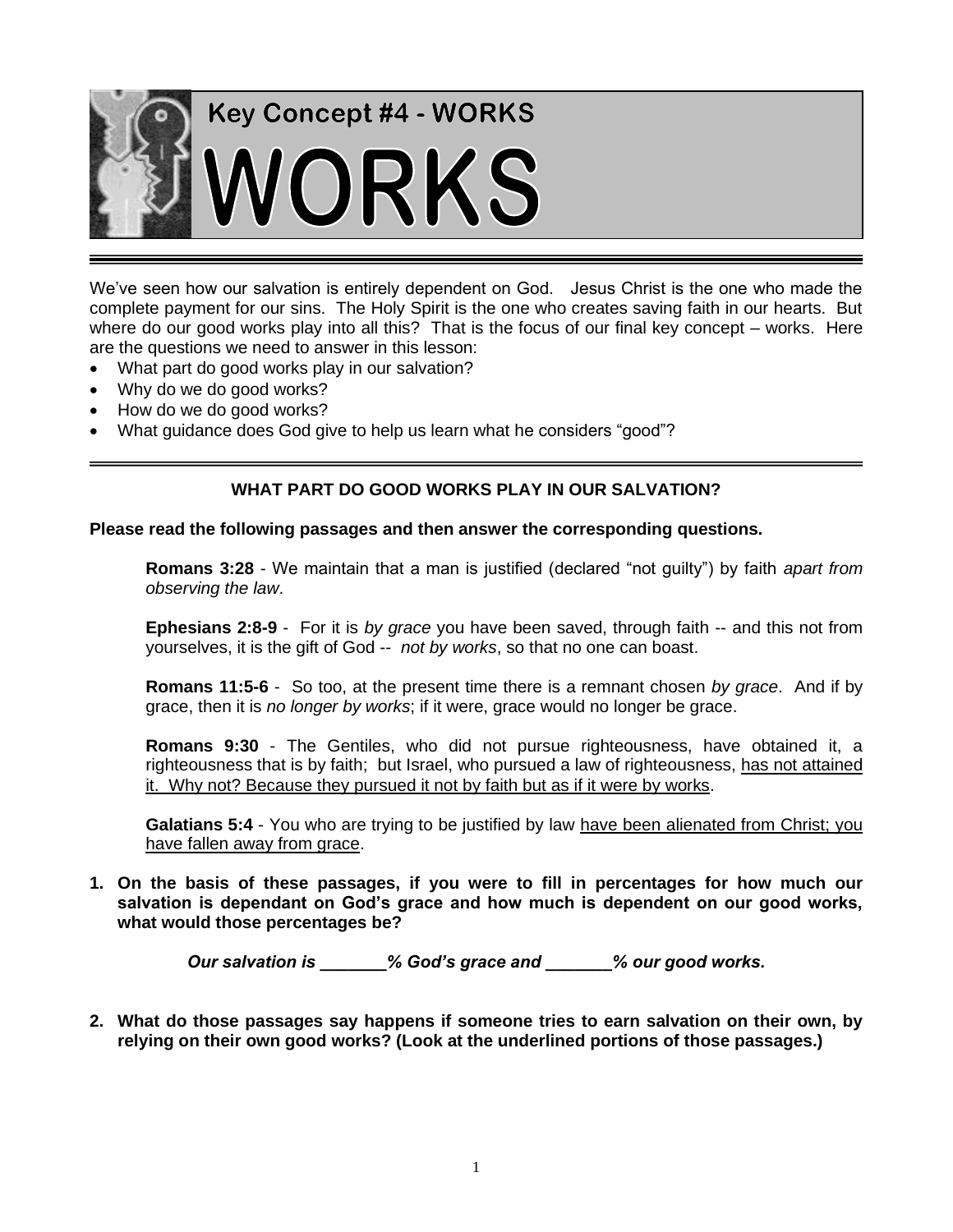**On the basis of those passages, how would you answer that question, "WHAT PART DO GOOD WORKS PLAY IN OUR SALVATION?"**

**We have used the word "justification" (or "justify") a number of times. It came up again on the previous page in Romans 3:28 and Galatians 5:4. We defined this as "a legal term which means to declare someone 'not guilty' of sin." It's important to remember that our salvation is just that - a simple declaration of God that he makes in light of Christ's death and resurrection.** 

### **WHY DO WE DO GOOD WORKS?**

**Please read the following passages and then answer the corresponding questions.**

**Psalm 56:4** - In God I trust; *I will not be afraid*.

**1 John 4:19** - We love because *he first loved us*.

**2 Corinthians 5:14-15** - For *Christ's love compels us*, because we are convinced that one died for all, and therefore all died. And he died for all, that those who live should no longer live for themselves but *for him who died for them and was raised again*.

**Galatians 2:20** - I have been crucified with Christ and I no longer live, but Christ lives in me. The life I live in the body, I live by faith in the Son of God*, who loved me and gave himself for me*.

**Romans 12:1** – Therefore, I urge you, brothers, in view of God's mercy, *to offer your bodies as living sacrifices*, holy and pleasing to God – which is your spiritual worship.

### **3. Psalm 56:4 gives one reason for trying to do good works that has been removed from our life. What motivator to do good works has been removed from the life of the Christian?**

**Christians have a different motivation. On the basis of those passages, how would you answer that question, "WHY DO WE DO GOOD WORKS?" (Look at the italicized portions of those passages.)**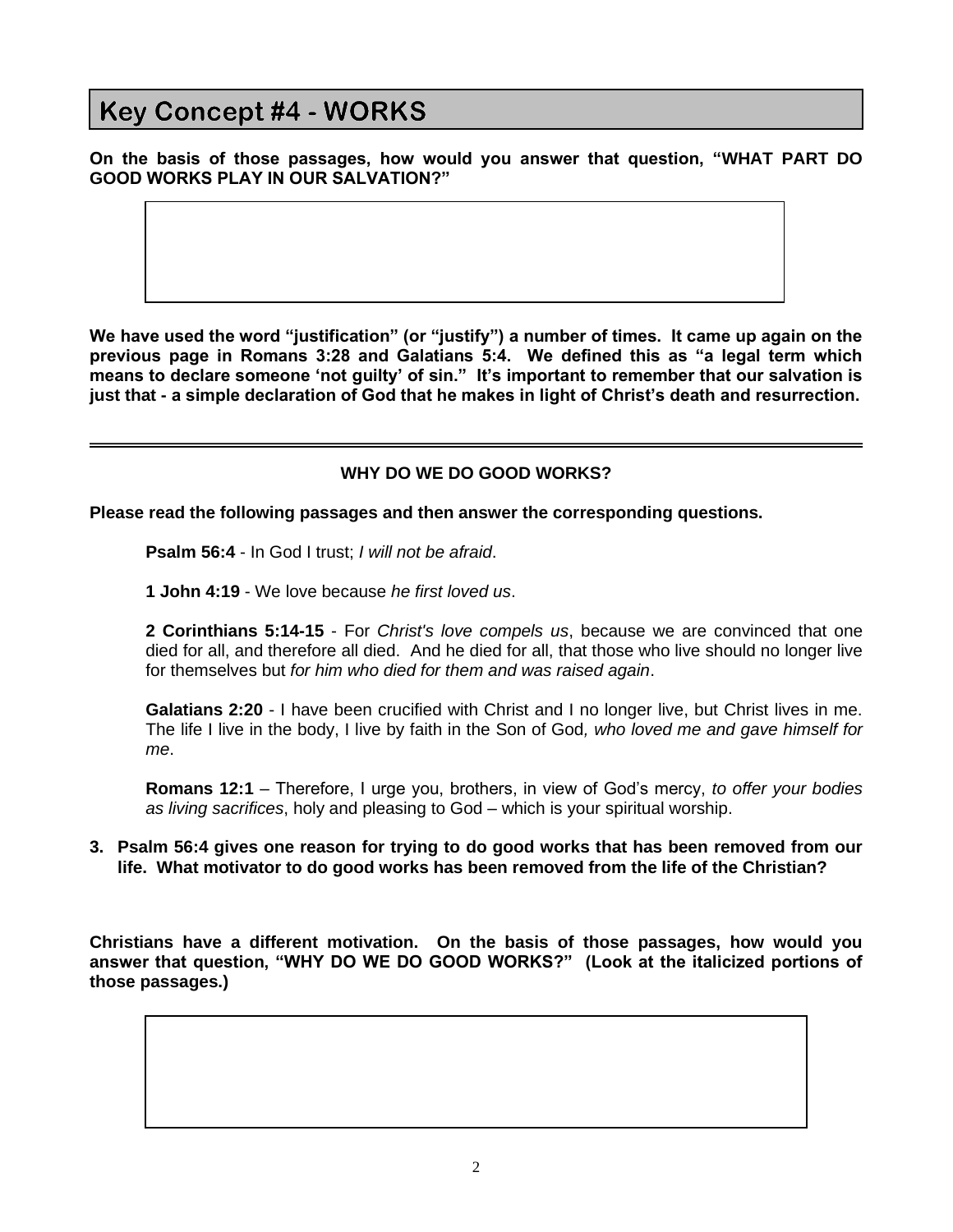### **HOW DO WE DO GOOD WORKS?**

**Romans 8:7** - The sinful mind is hostile to God. *It does not submit to God's law, nor can it do so.*

**Galatians 5:17** - The sinful nature desires what is contrary to the Spirit, and the Spirit what is contrary to the sinful nature. They are in conflict with each other, so *that you do not do what you want*.

**Romans 7:18,19** - I know that nothing good lives in me, that is, in my sinful nature. For I have the desire to do what is good, but *I cannot carry it out*. For what I do is not the good I want to do; no, the evil I do not want to do -- this I keep on doing.

- **4. Do we have the power, on our own, to do good works? (Look at the italicized portions of those verses.)**
- **5. Why? (Look at the underlined portions of those verses.)**

**Ephesians 2:10** - For *we are God's workmanship*, created in Christ Jesus to do good works, which God prepared in advance for us to do.

**Philippians 2:13** - …for *it is God who works in you* to will and to act according to his good purpose.

**2 Corinthians 9:8** - And God is able to make all grace abound to you, so that in all things at all times, having all that you need, *you will abound in every good work*.

**Titus 2:11-14** - For *the grace of God that brings salvation has appeared to all men. It teaches us* to say "No" to ungodliness and worldly passions, and to live self-controlled, upright and godly lives in this present age…

#### **6. Why are we able to do good works? (Look at the italicized portions of those verses.)**

**7. We said that God gets the credit for the forgiveness of sins. We said that he gets the credit for our faith. Would you have to say the same thing about our good works?**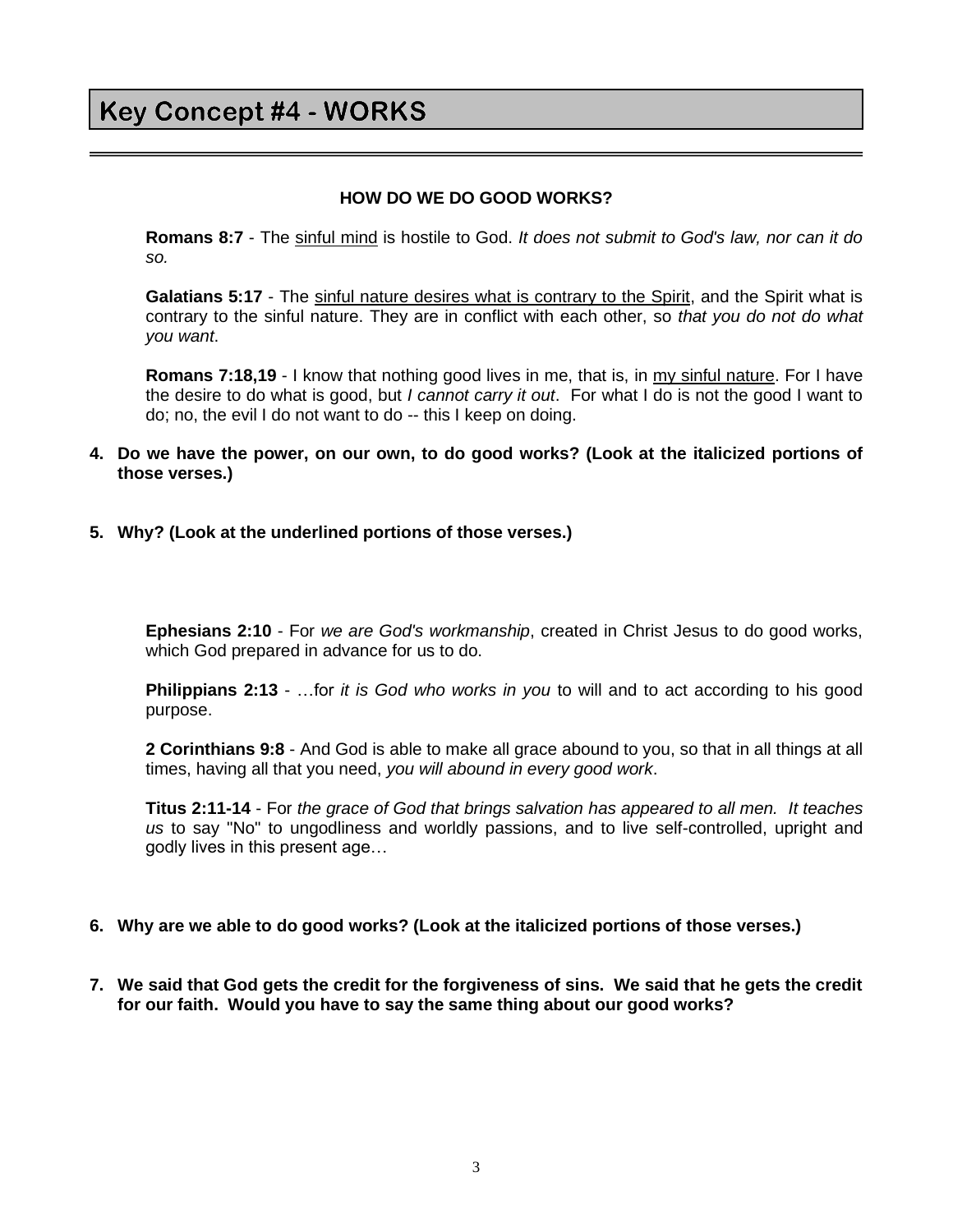**These passages demonstrate the way that we speak about good works. We don't speak of good works as something that we** *should do***. Good works are something that we** *want to do***. They are something that by the grace of God we** *can do***. And they are something that a Christian just naturally** *will do.* **(2 Cor. 9:8 - "…you** *will abound* **in every good work.")**

**You can illustrate it this way.** 



**Think about apple trees. Why is it that they produce apples? Is it because they'll feel guilty if they don't? Is it because they will be in some sort of trouble if they don't produce enough fruit? That's foolish! Apple trees produce apples because that's just what apple trees do. It's natural.** 

**Christians produce good works, not because they'll feel guilty if they don't, and not because they're afraid that otherwise they'll get in trouble with God. Christians produce God works because Christ gave them the power to do so. It's what they naturally do! Look at the following passages.**

**John 15:4,5** – [Jesus said], "Remain in me, and I will remain in you. No branch can bear fruit by itself; it must remain in the vine. Neither can you bear fruit unless you remain in me. "I am the vine; you are the branches. If a man remains in me and I in him, he will bear much fruit; apart from me you can do nothing.

**Galatians 2:20** - I have been crucified with Christ and I no longer live, but Christ lives in me. The life I live in the body, *I live by faith in the Son of God…*

- **8. Those passages tell us something about who can do good works. In order to do what God considers to be "good works," you need to be connected to Christ. How is that connection made? (Look at Galatians 2:20.)**
- **9. Therefore if you didn't have faith, would you be able to do good works in God's eyes?**

**On the basis of the passages that we have looked at, how would you answer that question, "HOW DO WE DO GOOD WORKS?**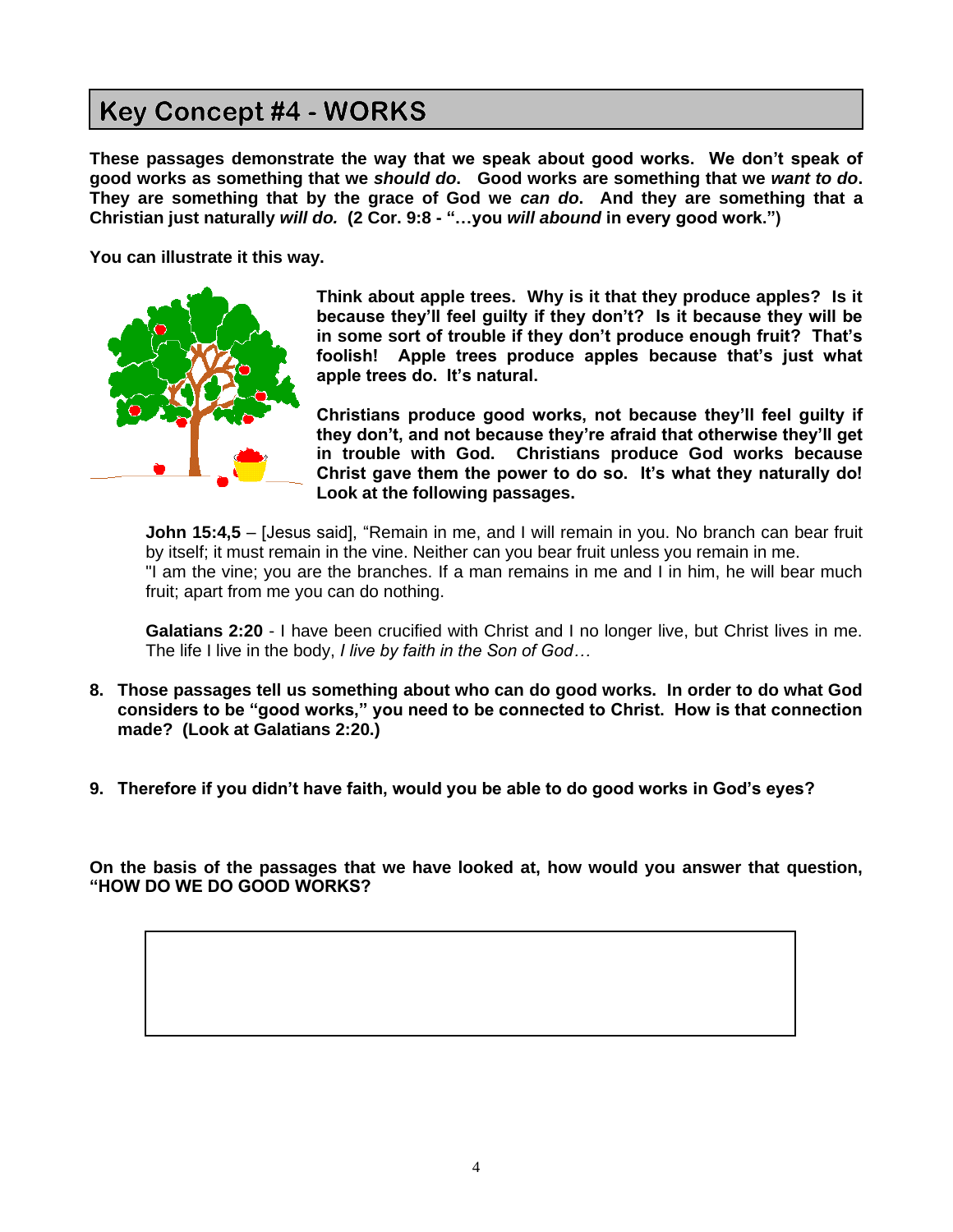### **WHAT GUIDANCE DOES GOD GIVE TO HELP US LEARN WHAT HE CONSIDERS "GOOD"?**

### **Please read the following passages and then answer the corresponding questions.**

**Psalm 119:105** - *Your word* is a lamp to my feet and a light for my path.

**2 Timothy 3:16-17** - All *Scripture* is God-breathed and is useful for teaching, rebuking, correcting and training in righteousness, so that the man of God may be thoroughly equipped for every good work.

**Romans 7:22** - In my inner being I delight in God's law.

**Psalm 119:35** - Direct me in the path of your commands, for there I find delight.

**1 John 5:3** - *This is love for God*: to obey his commands. And his commands are not burdensome.

- **10. According to those first two passages (on the bottom of the previous page), where does God give us directions about how to live our lives?**
- **11. For the unbeliever, God's laws and commands are terrifying, because they show how far short of the goal of perfection humans fall. But according to the last two passages printed above, are God's commands terrifying for the Christian? Why is this the case?**

**Matthew 22:37-39** - Jesus replied: "`Love the Lord your God with all your heart and with all your soul and with all your mind.' This is the first and greatest commandment. And the second is like it: `Love your neighbor as yourself.'

**Psalm 119:104** - I gain understanding from your precepts; therefore I hate every wrong path.

**12. These two passages give us a brief summary of God's commands, and therefore a summary of how we can live a life of good works. What are the two parts of this summary?**

*1. LOVE \_\_\_\_\_\_\_\_\_\_\_\_\_\_\_\_\_\_\_\_\_\_\_\_\_ & \_\_\_\_\_\_\_\_\_\_\_\_\_\_\_\_\_\_\_\_\_\_\_\_\_*

*2. HATE \_\_\_\_\_\_\_\_\_\_\_\_\_\_\_\_\_\_\_\_\_\_\_\_\_\_\_\_\_\_\_\_\_\_\_\_\_\_\_\_\_\_\_\_\_\_\_\_\_\_\_\_*

**On the basis of the passages, we have looked at in this portion of our Bible study, how would you answer that question, "WHAT GUIDANCE DOES GOD GIVE TO HELP US LEARN WHAT HE CONSIDERS 'GOOD'?"**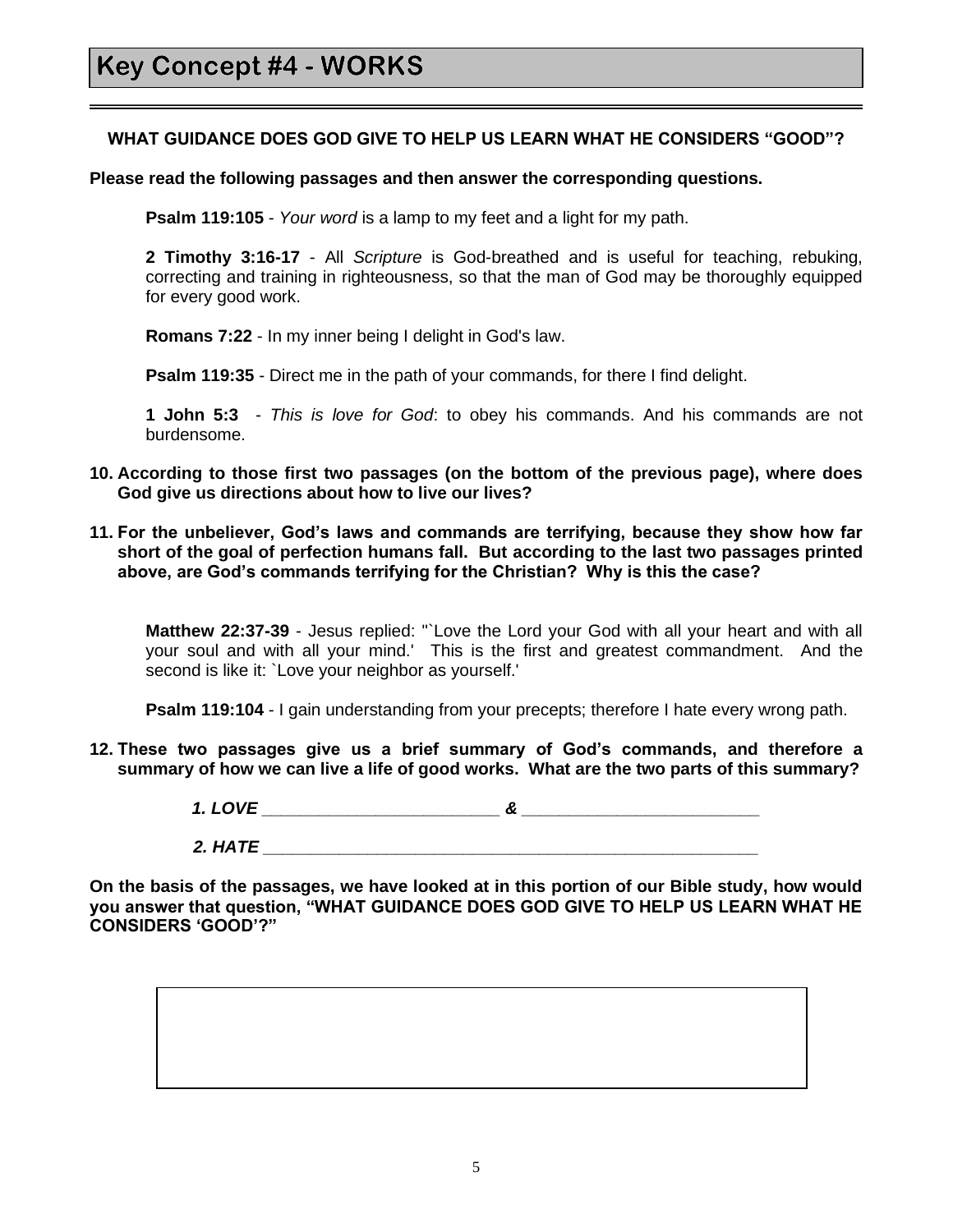**SIN**

**GRACE**

**FAITH**

**WORKS**

**The technical term we use for the way God enables us to perform good works is "sanctify." He "sanctifies us." The word's basic meaning is "to set apart."**

**SANCTIFY – To lead a believer to hate sin and be eager to live a life filled with good works.**

**Therefore God is the one who justifies us. He declares us "not guilty of sin." God is also the one who sanctifies us. He "sets apart" believers as his special people who love to do his will. Our "justification" is a completed action. Jesus completed it on the cross. Our "sanctification" is an ongoing action that the Holy Spirit is working inside of us. It won't be perfectly complete until we reach heaven. Christians will slip in their sanctified lives. Because we are still tainted with sin, we will not always see the opportunities to do good works that God places before us. We will not always want to do them. Look again at what the Apostle Paul himself wrote to the Romans.**

**Romans 7:18,19,24,25** I know that nothing good lives in me, that is, in my sinful nature. For I have the desire to do what is good, but I cannot carry it out. For what I do is not the good I want to do; no, the evil I do not want to do -- this I keep on doing. What a wretched man I am! Who will rescue me from this body of death? *Thanks be to God - through Jesus Christ our Lord!*

**13. Even though I don't always do good works, I know I will live forever. Why can I be certain that I am saved?**

**This concludes our study of the four key concepts – SIN, GRACE, FAITH, & WORKS. A firm grasp on these four concepts will give you a solid foundation upon which to build with further Bible study. May God bless your study and grant you the full assurance that you are Christ's and that Christ is yours.**

> **<sup>1</sup> As for you, you were dead in your transgressions and SINS, <sup>2</sup> in which you used to live when you followed the ways of this world and of the ruler of the kingdom of the air, the spirit who is now at work in those who are disobedient. <sup>3</sup> All of us also lived among them at one time, gratifying the cravings of our SINFUL nature and following its desires and thoughts. Like the rest, we were by nature objects of wrath.**

**<sup>4</sup> But because of his great love for us, God, who is rich in mercy, <sup>5</sup> made us alive with Christ even when we were dead in transgressions -- it is by GRACE you have been saved. <sup>6</sup> And God raised us up with Christ and seated us with him in the heavenly realms in Christ Jesus, 7 in order that in the coming ages he might show the incomparable riches of his GRACE, expressed in his kindness to us in Christ Jesus. <sup>8</sup> For it is by GRACE you have been saved,…**

**…through FAITH -- and this not from yourselves, it is the gift of God –**

**<sup>9</sup> not by WORKS, so that no one can boast. <sup>10</sup> For we are God's WORKMANSHIP, created in Christ Jesus to do good WORKS, which God prepared in advance for us to do.**